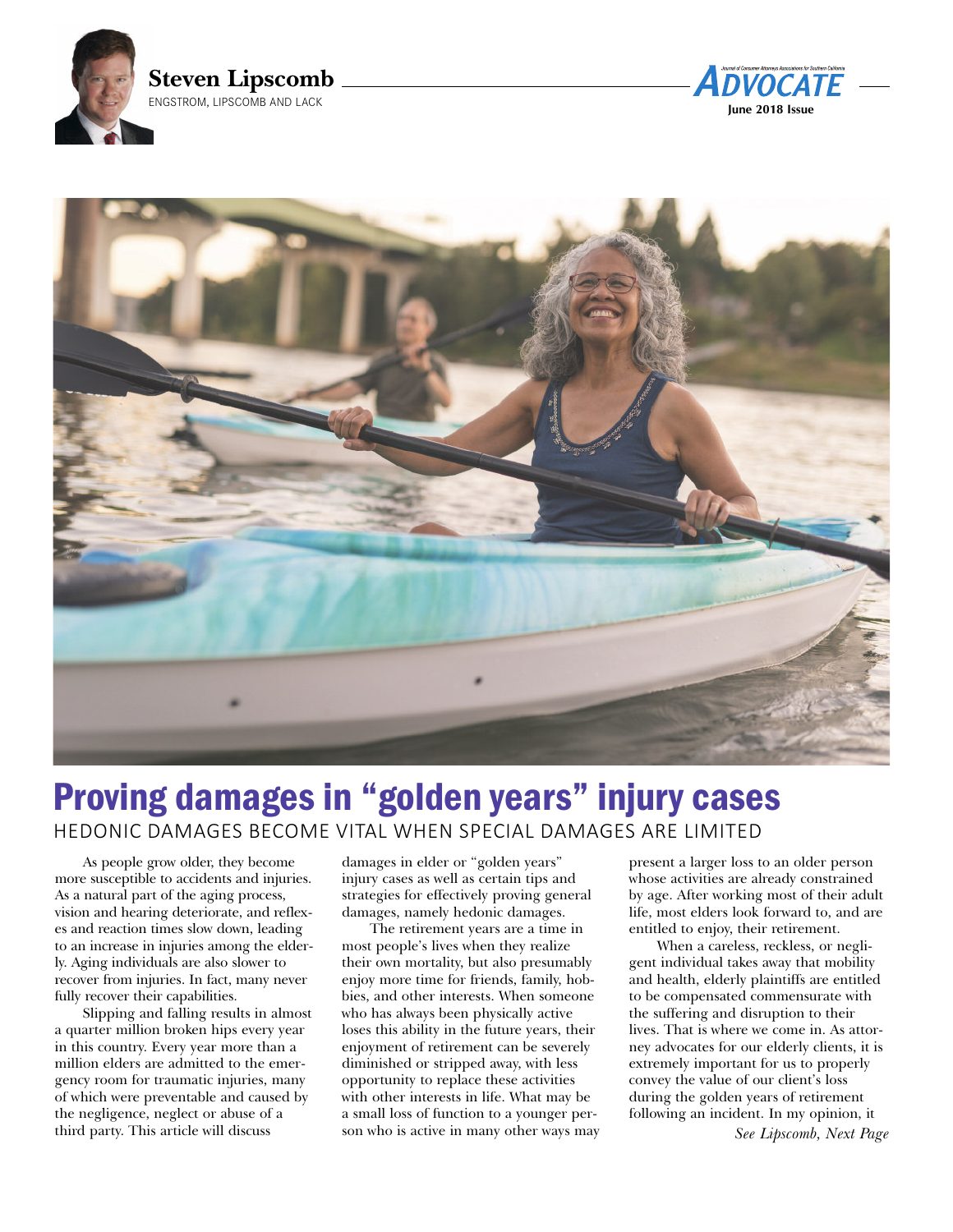

is hard to overstate the value of the last good years in life for an elder who was happy and healthy before a significant or catastrophic injury caused by a negligent third party.

If you represent an elder client who was involved in a significant life-altering incident such as a car accident, fall or other traumatic event, chances are good that your client's special damages will be low in comparison to his or her general or noneconomic damages. The special or economic damages in elder cases tend to be lower than for younger clients because elder clients:

(1) Are usually retired – meaning no loss of earnings claim;

(2) Get their medical bills paid by Medicare, which typically has the lowest reimbursement rates in California for medical care and services; and

(3) Have a shorter life expectancy – meaning their future medical care needs are shortened too.

Thus, in order to maximize an elder client's recovery, it is, first, incumbent upon us to understand exactly how our client's life was altered as a result of the incident. This way, we can more effectively tell our client's story to the jury without omitting crucial details. Since you can expect in most elder cases that the majority of your client's damages will be non-economic losses or general damages, you should focus on maximizing these losses.

### **Pain and suffering damages**

General damages include the following: physical pain, mental suffering, loss of enjoyment of life, disfigurement, physical impairment, inconvenience, grief, anxiety, humiliation, and emotional distress. (See CACI 3905A).

Figuring out the value of an injured elder's general damages claim is the most difficult part of valuing a case. This is true whether you are talking about settlement or going to trial. When discussing pain and suffering damages it is important to remember they are two separate things. Pain refers to the physical discomfort arising from a physical injury and suffering refers to the mental experience of the injured person.

There is no chart, no graph, no table, or formula that a jury or attorney can look to for assistance in determining the value of a given elder client's pain and suffering. As our Supreme Court stated, "[o]ne of the most difficult tasks imposed upon a jury in deciding a case involving personal injuries is to determine the amount of money the plaintiff is to be awarded as compensation for pain and suffering. No method is available to the jury by which it can objectively evaluate such damages, and no witness may express his subjective opinion on the matter." (*Beagle v. Vasold* (1966) 65 Cal.2d 166, 172.) Every person, every claim, every injury, every incident is different and requires independent evaluation.

Since the jury is given wide latitude in assessing general damages, it is imperative that we thoroughly understand the nature of the loss and suffering by the elderly plaintiff, and properly present the claim to the jury. At its core, that requires spending enough time with your elderly client and other witnesses to be able to tell the "before and after" – which, after all, is precisely what a general damages claim is all about. Testimony concerning your elder client's injury – whether from the client, friends and family, or expert witnesses – will help fully explain your client's general damages. In cases where an elderly client's injury from a third party significantly disrupted their enjoyment of life, you want to emphasize that loss or claim during the litigation and trial.

#### **Hedonic damages**

In California, a pain and suffering award may include compensation for the plaintiff 's loss of enjoyment of life. (CACI 3905A). Loss of enjoyment of life is only one component of a general damage award for pain and suffering. (*Loth v. Truck-A-Way Corp.* (1998) 60 Cal.App.4th 757, 763.) This component of general damages is commonly referred to as hedonic damages.

Hedonic damages are usually considered to go beyond traditional pain and suffering or mental anguish damages. Pain and suffering damages traditionally compensate "for the physical discomfort and the emotional response to the

sensation of pain caused by the injury itself; and mental anguish damages traditionally compensate for 'shock, fright, emotional, upset, and/or humiliation' caused by the tort. Hedonic damages by contrast, compensate for limitations 'on the injured person's ability to participate in and derive pleasure from the normal activities of daily life, or for the individual's inability to pursue his talents, recreational interests, hobbies, or avocations.'" (60 *Vanderbuilt Law Review*. Vol. 3, 745, at 748 (April 2007)).

California courts recognize the distinction between experiencing pain and suffering from the incident itself, and the subsequent suffering from a disability caused by an injury. For example, if your elder client loses the ability to walk independently after an incident, your client may not only lose his or her independence, but also his or her self-esteem, his or her ability to perform many personal care functions, and much of his or her social and leisure potential. This hedonic loss can be devastating for elders who were enjoying their "golden years" of retirement with independence and purpose when an injury caused by a third party took that away.

To recover hedonic damages for your client, you must prove what your client's life was like before the incident and what was taken away by the defendant's negligence. In "golden years" cases with high value, you need to prove that your elder client was still living an independent and fulfilling life in order to get your elder client the compensation he or she deserves.

During trial, show the jury visual evidence documenting the good life that your elder client was enjoying before it ended or declined from injury. Use photographs, videotapes, scrapbooks, home movies, cards, letters, etc. when your client, his or her family members and friends testify during trial. This evidence tends to elicit more of an emotional response from, and resonates with, most jurors. However, keep in mind that there is a fine line between putting on enough damages evidence in this regard and overselling your case to a jury.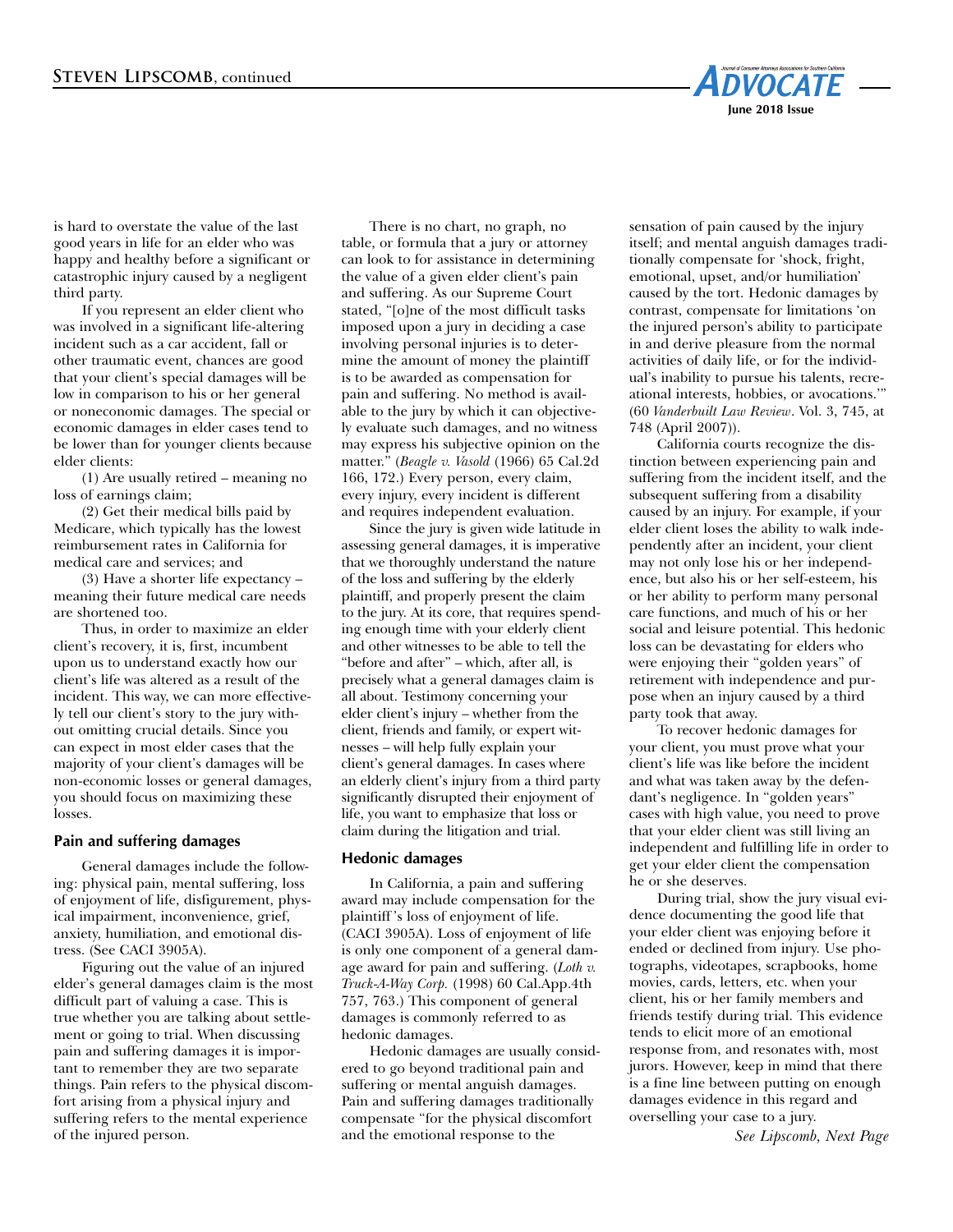

Nonetheless, it is crucial that you show the jury first-hand how your elder client lived and enjoyed a full life before the incident while you also put on evidence of your elder client's present and expected future life.

When putting on evidence of your elder client's injuries and damages, I strongly suggest that you use medical illustrations or drawings that depict your client's physical injuries. These illustrations should be in color, and in most cases, will show the injured part of your client's body much more prominently than a grainy black and white X-ray, MRI, or CT scan. The illustrations that I have used in the past always include a separate illustration of a healthy or normal body part to compare to the depictions of your client's injured body part(s). One of your client's medical experts should authenticate the illustrations during his or her testimony and use them to describe your client's injuries and limitations from those injuries. Showing an illustration to a jury can really help them understand why, for example, your client has chronic pain, can't walk or talk, requires prolonged hospitalization, or can't move an injured body in a certain direction. In essence, they can transform subjective evidence of your client's pain, weaknesses and physical limitations into objective evidence in the jury's eyes.

Also, in significant injury cases, consider using a day-in-the-life video. This will also help a jury understand how your elder client lives his or her life now, and more importantly, how your elder client will likely live out his or her final years with significant physical limitations as a result of the incident.

#### **The importance of lay witnesses**

While testimony from good medical experts and family members is a must when proving the nature and extent of your client's general damages, it is imperative that you do not overlook the significance or value of utilizing independent lay witnesses to help prove these damages.

Lay witness testimony can be extremely powerful and impactful in many cases, and oftentimes will be the

"tie breaker" for jurors when weighing competing, conflicting medical expert testimony from highly paid experts on opposite ends of the injury spectrum. Some studies show that jurors place more weight on testimony from credible lay witnesses who have personal knowledge of the plaintiff 's medical condition before and after a tragic incident than from medical doctors who have seen your client sparingly, if at all, as is the case with some defense experts.

In order to find good lay witnesses, you will need to spend time speaking with your client and/or your client's family about his or her daily life and interactions he or she has with other people. In essence, you want to find out how your client spends his or her time on a weekly basis, and who your client regularly encounters during the week. In most cases, your client can tell you who his or her closest friends and relatives are, and which one's would be most willing to testify on his or her behalf.

However, in many instances, your client will not know or be able to appreciate which witnesses will actually help his or her case at trial. As lawyers, it is our job to figure that out by interviewing as many potential witnesses as possible. Additionally, this exercise may help you weed-out the bad witnesses, if nothing else, before it's too late. Obviously, you want articulate and credible witnesses who have sufficient personal knowledge that are willing and able to testify about your client's changes or decline in health as a result of the subject incident.

Sometimes, the best witnesses are not particularly close with your client, and instead, turn out to be neighbors, acquaintances or casual friends who share common experiences with your client or have unique or specialized knowledge, training or experience that make them more qualified to testify about certain aspects of your client's injuries and damages than close family members. These are the "diamond in the rough" witnesses. Testimony from these witnesses is also more likely to be viewed as independent and unbiased than testimony offered by your elder client's spouse,

children or close friends who may have a stake in the outcome of the lawsuit.

For example, I represented an 89-year-old man who suffered a severe hip fracture from an auto accident. Unfortunately, the trauma from the hip injury and resulting surgery and hospitalization left him permanently immobile and totally dependent on full-time nursing care. The defense treated the case like it was worth slightly more than the amount of my client's past medical expenses. It claimed that my client had other preexisting, unrelated medical issues, and, in essence, was living on borrowed time. The defense team of experts (orthopedist, neurologist and life-care planner) collectively testified in their depositions that my client's quality of life was essentially over before the incident, and my elder client was not independent or particularly mobile before the accident despite testimony from his wife and himself to the contrary. The defense experts completely disregarded the testimony of my client and his wife regarding his preincident mobility, independence, and quality of life. Instead, they based their opinions almost entirely on a handful of outdated medical records and speculation.

Since my client did not have any kids, close family or good friends still living, it was difficult to find good witnesses (aside from his wife and medical doctors) to support his general damages, and more specifically, the hedonic component of his claim. Fortunately, my client had an ace-in-the hole: an independent witness with personal knowledge of my client's mobility, independence and quality of life.

The witness was a 94-year-old retired judge in good health, who happened to play golf with my client from time to time. Since he and my client were not close friends and they did not socialize outside the confines of the golf club, it took some time to locate and track down this witness. When this witness was finally deposed in the case after most of the defense experts already testified, he proffered testimony about how well my client played golf and walked the course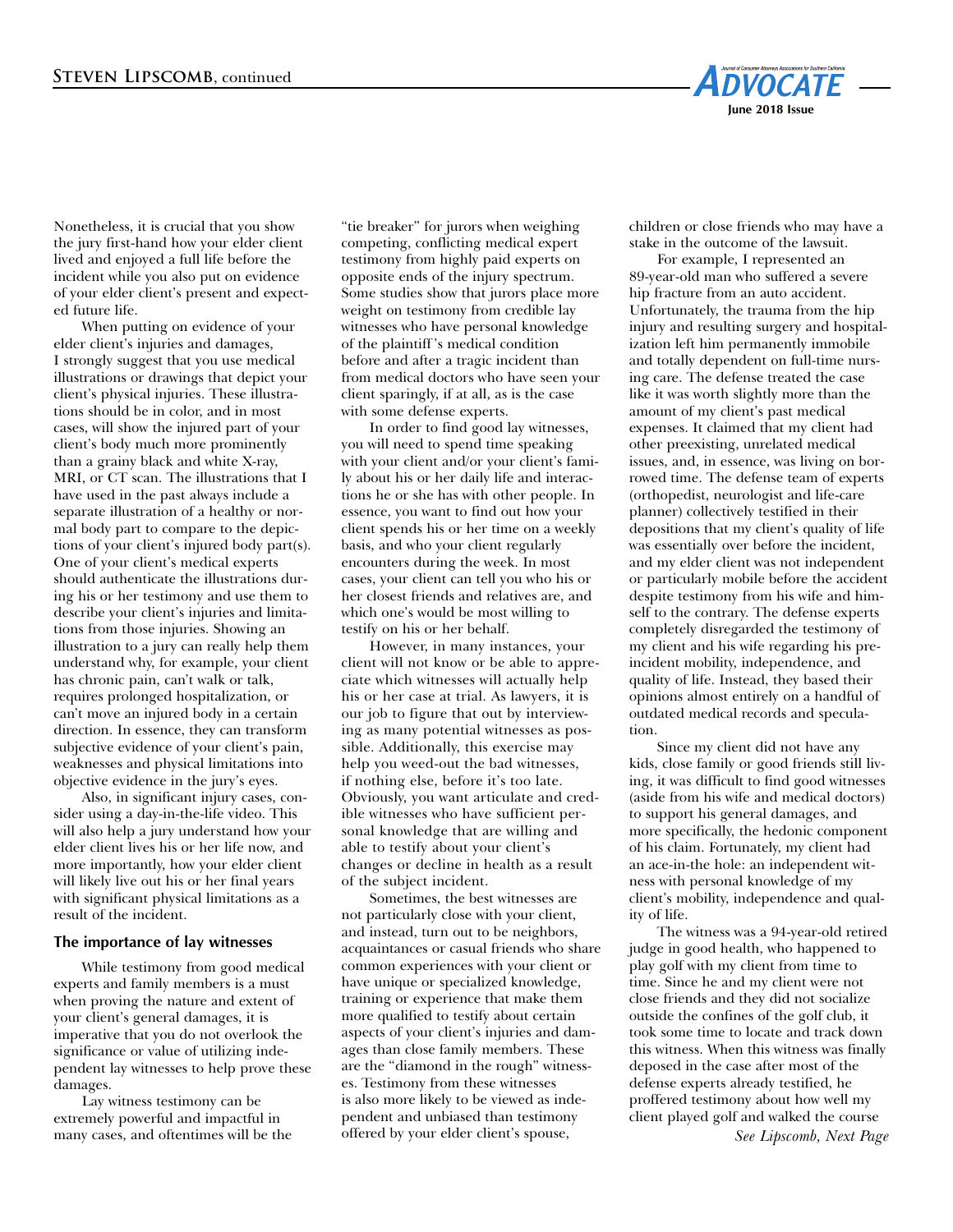

independently in the weeks before the subject incident. This testimony directly contradicted all of the defendant's damages experts. Additionally, this witness also testified about how enjoyable his life was well into his 90's, asserting and subtly implying from his experience that my client could have enjoyed a similar fate but for his tragic accident. This powerful witness testimony was integral in getting the case settled for a reasonable amount. As such, never overlook or disregard the impact that independent lay witness testimony can have with the jury when you are attempting to prove an element or component of your elder client's general damages.

# **When to waive special damages**

An award for general damages must fully compensate your elder client for the harm sustained. Your client is entitled to justice and what is fair and reasonable. If you are asking the jury or trier of fact to award your client a large number for general damages, discussing small numbers for special damages – like paid medical bills under *Howell –* can taint or undercut your client's claim for a large general damages award.

For example, if your client's past (paid) medical bills are \$10,000 or less, and his or her future medical expenses are similar or less, a jury might be reluctant to award your client general damages in the high six-figure or sevenfigure range when comparing your proposed general damages numbers to the hard special damages that your client actually incurred. The defense lawyer will certainly point out the disparity or large gap between the special damages and the high number you are asking the jury to award for general damages.

Since the special damages in a large number of elder injury cases are relatively low in comparison to other injury cases where the plaintiff may have a sizeable lost earning claim and significant future medical expenses extending over a long period of time, you and your elder client should consider waiving his or her special damages at trial – especially when you are asking for a disproportionately high award for general damages.

This way, in cases with low special damages, you can singularly focus the jury on the pain, suffering (mental and physical), inconvenience and loss of enjoyment of life that your client sustained when you ask them to fully and fairly compensate your elder client.

# **Explain and embrace preexisting conditions**

If you are fortunate enough to have a good or clear liability case, you can still expect a battle with most defense lawyers on causation and damages. A defense you can expect in many elder injury cases is that some or all of your client's injuries were not caused by the incident, but rather, were caused by preexisting conditions.

While it is true that your client will not be able to recover damages at trial from the defendant for "any physical or emotional condition that he/she had before the [subject defendant's] conduct occurred" (CACI 3927), your client absolutely can recover damages (general and special) if that preexisting condition "was made worse" by the responsible defendant's conduct. (CACI 3927*)*.

In fact, the law mandates that the jury or finder of fact *must* award damages that will reasonably and fairly compensate your client for the "effect on that condition." (CACI 3927). If your client's preexisting condition was made worse to some degree, however slight, by the defendant's wrongful conduct, the defendant is responsible for compensating your client for the enhanced injury, suffering (mental and/or physical) and damages. In short, an injured person is entitled to be compensated for any aggravation of a preexisting condition, but not the preexisting condition itself.

Usually, the aggravation doesn't substantially change the physical nature of the preexisting condition right away, but rather, causes symptoms that require clinical intervention on multiple levels, including surgery. Some body parts, such as the spine, naturally change physically over time; but often, the person remains without any negative symptoms until a significant

trauma occurs. The key factor with neck and back cases is whether the trauma caused enhanced pain and the need for clinical intervention.

It is common in elder injury cases involving injuries to the back or neck for the defendant's lawyers to have "hired gun" expert witness doctors, who make a living testifying for insurance company lawyers, conduct a records review and testify that all of the problems complained of are old, preexisting problems, and that all of the pain and clinical intervention following a trauma pre-existed the accident and is simply part of the "natural progression" of the degenerative process of the neck or back.

It is our job as lawyers to convey to the jury what the enhanced loss or aggravation to the preexisting injury was and how it has affected or altered our client's enjoyment of life. Testimony from good medical experts, including your client's treating physician(s) is essential for combatting this defense attack and will also help educate the jury on how a preexisting condition (which is often pain-free or easily managed) was exacerbated or made worse by trauma from the incident. These experts should be able to articulate how your elder client's medical condition changed or got worse as a result of the incident, and more importantly, why substantial medical care and treatment (past and future care) was or will be necessary as a result of the incident – not from the preexisting condition.

For example, if your client had degenerative disc problems in his spine before an incident, but had no pain symptoms or neurological symptoms associated with his degenerative condition, it is unlikely that this condition is going to significantly affect or impact your client's daily life in the future absent a traumatic event. However, if after a traumatic incident, your elder client develops severe back or neck pain and begins to experience neurological symptoms such as numbness, weakness, and radiating pain, these new symptoms and the medical care required to address them, is compensable to your elder client by the responsible party.